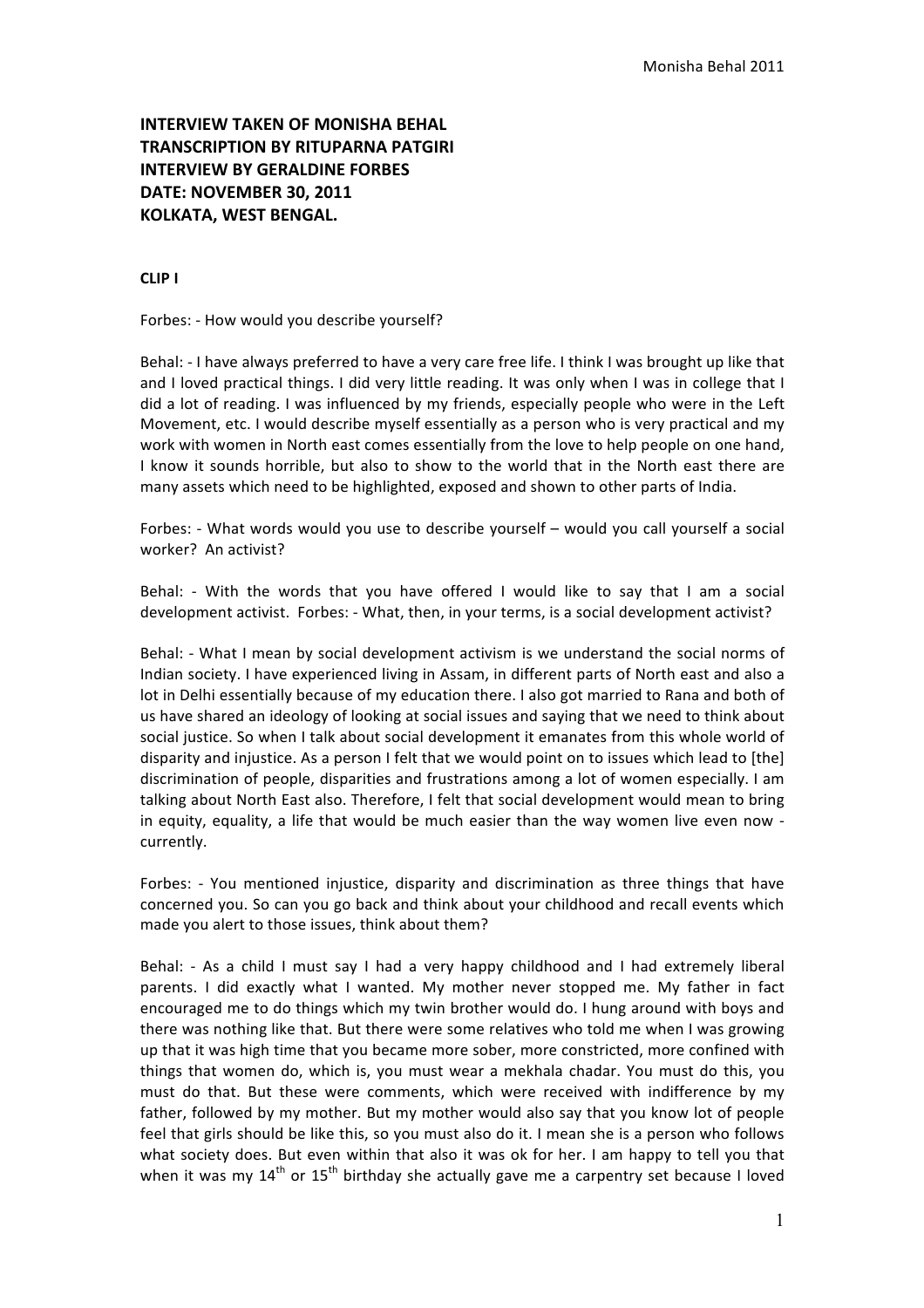making things with wood. But with Tooni, my sister, she would give something else because she really loved feminine things. So it was like that for us.

But as a fact when I was growing older, I felt a lot of anger. It was sometime somewhere in Guwahati. I was with a group of cousins, girls mainly and it was at a fair, a mela. Some boys came and one of them touched me, at the back. And I fought back... I sort of retaliated. And then they caught me and said. 'Listen woman you better watch out. The next time we see you, see what we will do to you.' I was seething in anger, there were tears welling up. My cousins said 'lets go quickly'. This was the first public sort of abuse that I suffered.

#### Forbes: - How old were you?

Behal: - Probably in 1966- 1967, I was 15, 14 may be. I was born in 1951, 15 September. So that's what happened and I was really angry. When I was in college in Darjeeling, I also felt that a lot of boys would tease us. Naturally we were young, we were carefree. But whenever somebody did this, I would retaliate because I could not stand this humility of being - you know - who would remark at people like us, especially strangers. I could not take it and so I always wanted to fight back. It happened in Delhi throughout. I mean I can give you thousands of examples of how I fought with these people. Till today - abusing women, making slight remarks at women... I can never tolerate. I used to tell my daughter, 'remember if that happens you know what to do, don't you?' And she would tell me, 'No ma, don't worry, I will retaliate in a different way because I can't be aggressive. Things are worse now.' She used to say that when she used to go to college and that's what. I felt very bad.

But there was another kind of more discrimination I felt and which I think has made me what I am today. I was in class IV in Loreto; I was studying in Darjeeling in the boarding. In the bulletin board, there were some pictures of tribals of India and there were the pictures of Bhils, Gonds and there was a face where it was written Assamese. I said to my friends, 'This is not an Assamese.' They asked, " what do you mean..", because they felt Assam was a jungle. I said, "No, this is not an Assamese." I could not explain to them I am an Assamese and all Assamese do not look like that. They do not resemble that picture. A lot of girls as well as teachers would club Assam as a land of black magic, a place which had people who were not very civilized, they are all savages and they eat dogs and cats. They would talk about Assam being a place that would kill people because of mosquitoes (bites), Kala Azar, etc.

It was much later when I read about North East that I realized that a lot of things were true. The Mughals just could not enter Assam because of mosquitoes. They all died or, of course, were rebuffed by the army who were great boatmen, etc. We used to do maps of India in Geography and there would be a place called Assam and I said (to my friends), 'This is Assam and these are the rivers that we have.' and I used to think about these things myself.

It was much later of course, when I was just finishing my M.A., that I started thinking of doing work in Assam. I read a lot then about Assam, the history, the folklore, etc. I started working on what I would call ethnography. I was not trained. I followed what the Brits used to write. Some of them I remember with very bad English in the JSAB, Journal of Asiatic Society of Bengal. But it was all very interesting. I did all that and somehow later on at Delhi, much later, I took up a job with Centre for Women's Development Studies.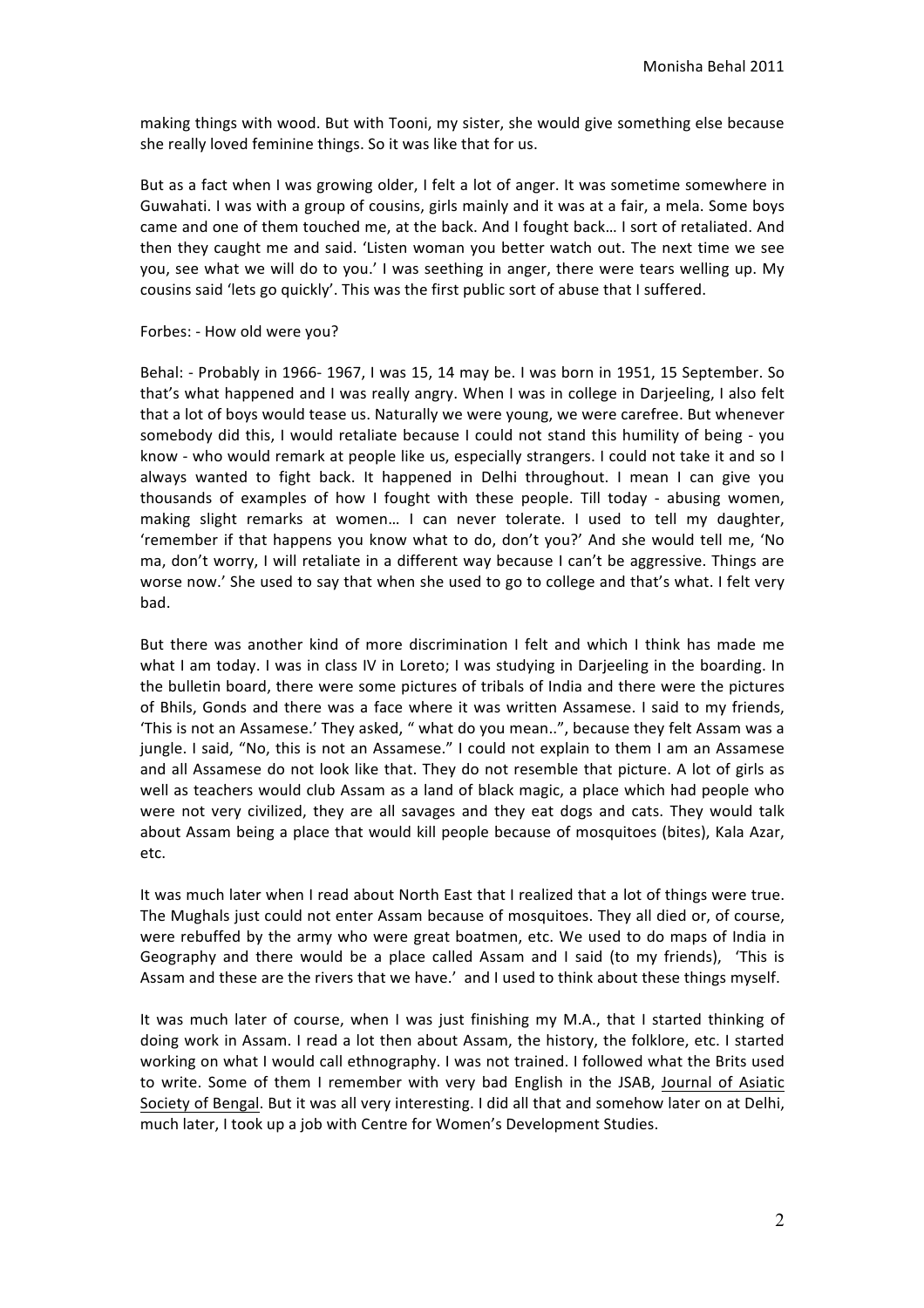Forbes: - You went to school first in Guwahati or Tezpur, I assume, and then you went to Darjeeling. Could you just chart your educational journey, because then you went to JNU?

Behal: - I went first to the nursery school which was in Tezpur Mahila Samiti. It's a women's organization. My mother was a part of it. All the women of Tezpur were a part of it. We were put in this nursery and it was a very bewildering experience I would say. There was no such thing as Tiffin. [lunch pack]. We would be just given soaked pulses. And I had this teacher called Hemalata Baruah whom I did not like because she seemed very strict. But later on I was okay with her. We were all together in a crowd, in a group of people and that is why I was bewildered. It was different from home where my mother would take care of me independently of anybody else.

From Tezpur I was sent to Darjeeling. I was about eight or nine. My earlier siblings were sent much earlier. They were sent in 1957 and 59 perhaps and I was sent in 1960 I also have a twin brother who was also sent early. I was sent later.

I studied in Loreto up till class VIII. I failed all the time in mathematics. One of the nuns told my father that I should be taken back as I was so bad in mathematics. Its better I do something privately as they did not think that I would pass in the subject. My mind was completely blocked when it came to Mathematics exam. I told my father that you [he] should really take me back. My father brought me to Tezpur in 1967 and I did my Matric in Assam, I passed it. I went back to Darjeeling to do my pre-university where I did well. I was, as I have already said, influenced by my friends. Then I went to Delhi to do my BA.

In the first year I did not get any hostel to stay in and also I could not get in to a college. [which has a hostel]. I was first put in a college called Jesus and Mary College for one year. I had these problems in the first year. I stayed with an aunt of mine whose name is Neera Dogra. She was the Chairperson of the Central Social Welfare Board. So first year I stayed like that with my aunt. In second year, I got through to Indraprastha College and I stayed on there till my BA third year. I also did my MA in Arts Faculty in Political Science. By that time I was quite confident; I was on my own and had my own life to lead. It was an interesting life in Delhi University. It was very nice.

Forbes: - And then you went to JNU?

Behal: - I went to JNU for MPhil, only for one reason, that is, to join the Sociology Department. By that time I was reading a lot about North east and I wanted to do an MPhil on the popular religion of Assam, which is called Vaishnavism and particularly did this thing on popular religion because it was so embedded with our culture, lifestyle, value systems, in village value systems, daily life.

Forbes: - So did you come back to do fieldwork in Assam?

Behal: - Yes, in fact I was constantly in Assam, I was hardly in Delhi. I did a lot of fieldwork then. My real fieldwork started in 1978-79 on issues of rural life. In 1975 I remember I was busy with my father because he was producing a film and I was helping him with it. Back and forth I was in Assam, doing this kind of work, a lot of village work, lot of traveling by bus.

Forbes: - You talked about discrimination, gender discrimination, disparity in economic and income terms, about the discrimination faced by tribes. What about the concern for justice and economic parity? When do you think these ideas became important to you?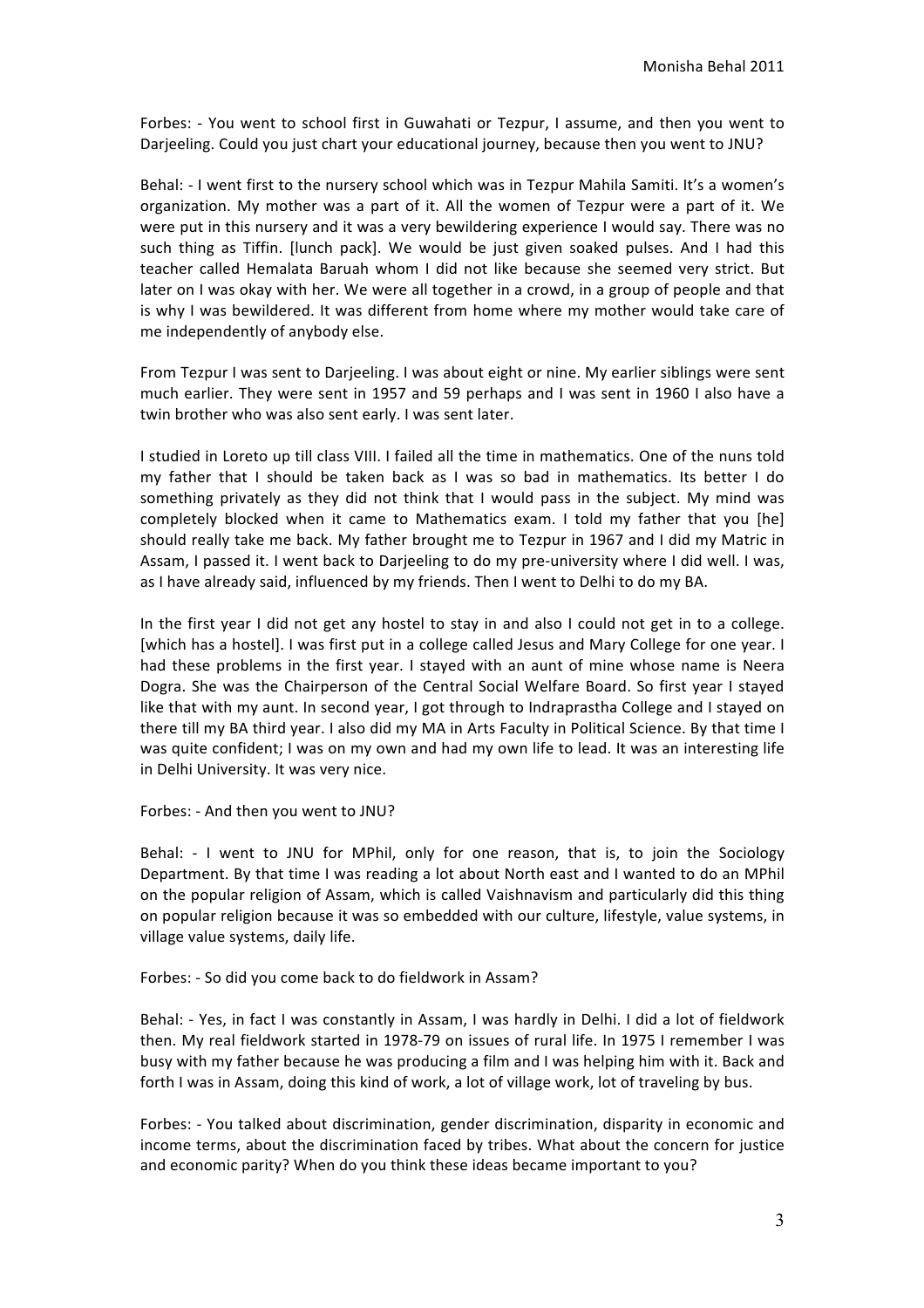Behal: - I think that was latent. I thought about it but not so seriously like the other two issues. The issue of economic disparity comes much later. I can't pinpoint to you when those thoughts came to my mind but definitely through the reading that I did in my B. A. and M. A., especially in my masters. Also, the practical work that I did in villages starting from 1974 onwards, first visit was to Arunachal Pradesh in a place called Tirap district. I started seeing what poverty meant. I started accepting that yes, this is North east. All these states were once part of Assam. So may be I was wrong in 1966 when I had seen that picture. It was a person from Assam, belonging to a certain tribe. I understood that much later and worked on it.

Forbes: - There are a number of illustrious people in your family. In your childhood, did you know about these members who were also engaged in such activities?

Behal: - To give you an example, my mother was a part of Tezpur Mahila Samiti, my aunt too. In fact I believe my grandmother started it way back in 1919. But we were never told that 'your mother is so great, your grandmother was so great'. We sort of lived with it. The actions of my parents, the world that they lived in, for example, Bhupen Hazarika used to come and stay with my parents starting from 1957 as far as I remember. I was a young child. Music was resonant in my home. My uncle was the first person to bring out the first Assamese film in 1935. A lot of people would come to our home asking for research material on my uncle. He died in 1951. My mother handled all that. However, we gave away a lot of material to the Nehru Memorial Museum in the 1980s. I was born and brought up in an atmosphere where people discussed a lot about culture, very nationalistic of course especially when the Chinese came, I was already eleven years old and I knew exactly what was happening.

My aunt with whom I stayed with in my B.A. first year was a strict disciplinarian. She was on the Committee for the Status of Women. But I did not even care about those things because I hated her in the beginning. She was so strict. I realized much later what a wonderful woman she was and we became very good friends. The people with whom I talked later were people who knew her well. But she never talked to me about it. I think she thought I was only a girl who listened to pop music all the time. I was also like that because I loved music so much.

Forbes: - When you were completing your post graduation, your MPhil, was it then that you first started working with Vina Mazumdar in Delhi?

Behal: - It started with my doing this very simple kind of ethnographic work. I was so interested in village studies, norms of village society. I saw this very small ad of something called CWDS. I do not know if the phone number or address was there. But I went to meet Vina Mazumdar. I told her I do ethnography. But she said, 'Sorry we work a lot on women.' But being what she is, she started talking about ethnography, politics. She gave me time. I was very new to all this. She said, 'Since you are from Assam I will let you know if anything comes up.' And sure enough, in some weeks, a person from office came with a chit from Vina. It was written, 'Will you be willing to meet us immediately.' So I went immediately and she said, 'There is a study on the women's co-operatives all over India and nobody is willing to go to Assam. Will you go?' I said, 'Of course I will go.'

I went to Assam. I did not have much money at that time. It was 1981 or 82 I think. I went to many villages, district wise, and I realized to my horror, there was so much discrimination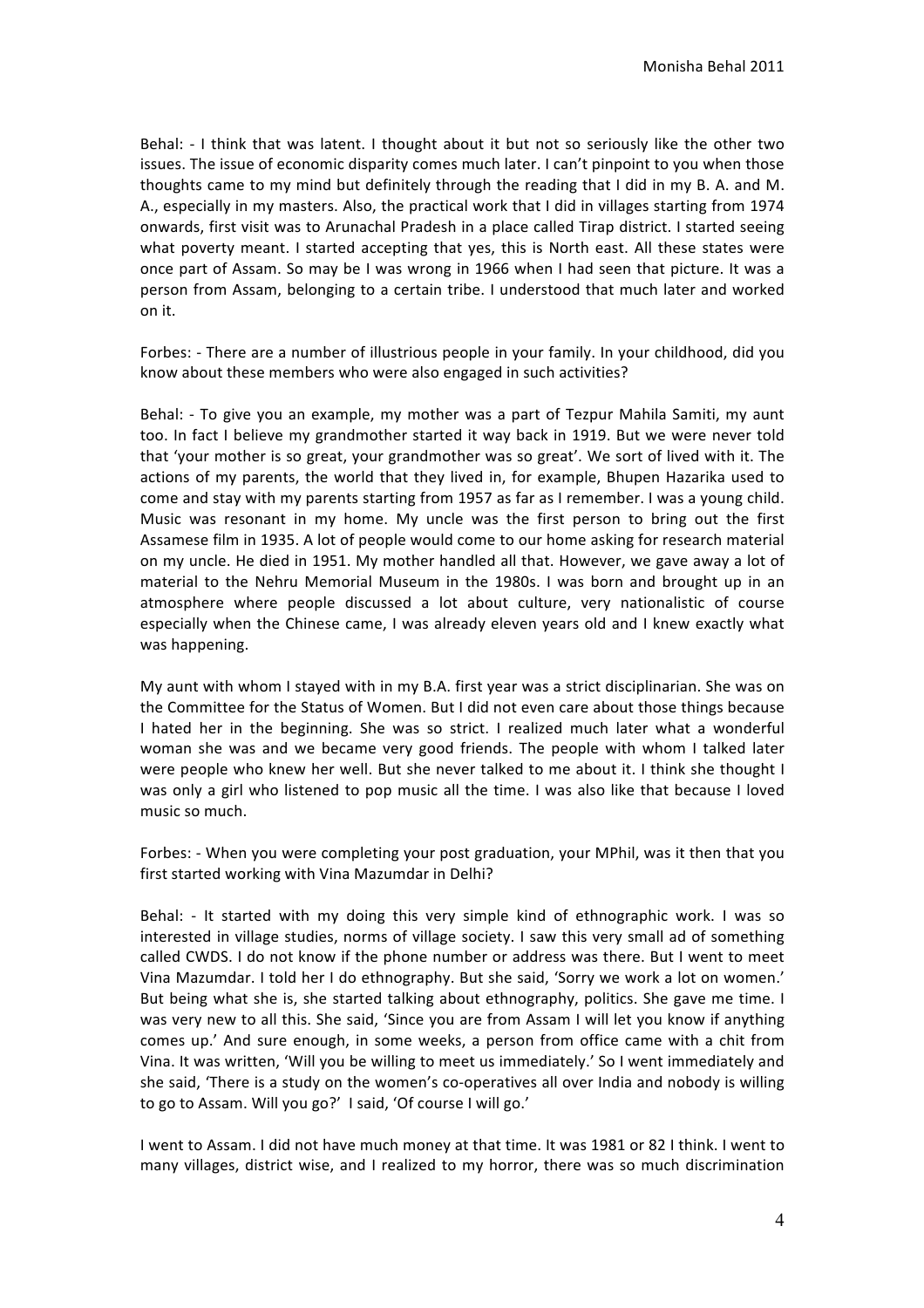against women. In a district called Kamrup, men were running all the cooperatives in the name of women. The women were used as weavers and labourers and the worst kind of pay was given to them. Then I went to Darang district and because there was some kind of assimilation between the Bodos and the Assamese, the women were on their own. And the amount that they got for a handmade towel was much more than what these Kamrup people were paying. It was a sort of self-discovery to see how the adult world of rural enterprise exploits women. It was my first exposure. When I came back and gave my report, I was working short term for Vinadi and I was highly influenced by her. When she talked, I just learned. Along with the talking there were cigarettes. In fact in 1974 I had gone to Arunachal - the first ever fieldwork I did with my cousin Romy Borooah. She was working with the Wangchus of Tirap district. She asked, 'Ben will you come with me? I need to go to NEFA.' NEFA was just getting into being called Arunachal. When we had gone there we had to take permission from the Deputy Commissioner (DC) at Tirap.

When we went there the *darwan* got us in. We were waiting for the DC and he was fortyfive minutes late. Suddenly he came and had a very stern look. Then he smiled, looked at us and said, 'Oh! You people are different I think.' I said, 'What do you mean?' He said two ladies came few days back, smoking cigarettes and telling me how badly discriminated the women are. That was the time I realized they were Vina Mazumdar and Lotika Sarkar who were doing this wonderful research for a book called Towards Equality. And this horrible man was talking to me about them. At that time I did not know Vina at all. But that was very amusing and wrote about this also.

I learnt so much from CWDS. I was not a permanent fixture but always a short term person. May be it was because of the salary. If you are permanent, you earn more. But I did not even care. I contributed to their very important research on family relations in India and I did a lot of book reviews. I learnt so much. A sociological conference was going on when I met a lot of friends from America. I met a lot of women I had read about. It was an interesting time in Delhi and I thank myself for being there. I got exposed to issues of feminism. I know if I was in Assam I would not have got that exposure. While Assam gave me the field experience and also the flexibility to move around because of my liberal parents, I got a lot of intellectual and ideological inputs from Delhi.

Forbes: - So while you were being acquainted with feminism in Delhi, I think the other thing that you were doing was bringing Delhi feminists to the North east and North east to the Delhi feminists. Were you not the first person to do research and bring it to this picture of the nation?

Behal: - I can't give you a date or time but I always felt that North east has to be highlighted. It was all with good will. I was never aggressive about it and I was not angry that women's issues of the North east were not exposed to the larger Indian women's movement. But whenever there were lectures given on the Indian Women's Movement and there was a complete absence of the Seven States, I would say, 'What about the Seven States? There are indigenous movements happening there but they do not feature in the larger women's movement.' But I think that was much later in early 1990s. Of course, before that in the mid-1980s, people like Ela Bhatt, Vina Mazumdar had gone to Assam. Ela Bhatt was doing a wonderful study on the self-employed women of India. I met her through CWDS and I liked her. She had asked me, 'If you are from Assam, can you say something about it?' and I said, 'Of course.' I wrote a paper for her and it was featured not as a paper but as extracts in her big book on Assam. It was one of the first efforts that mentioned Assam.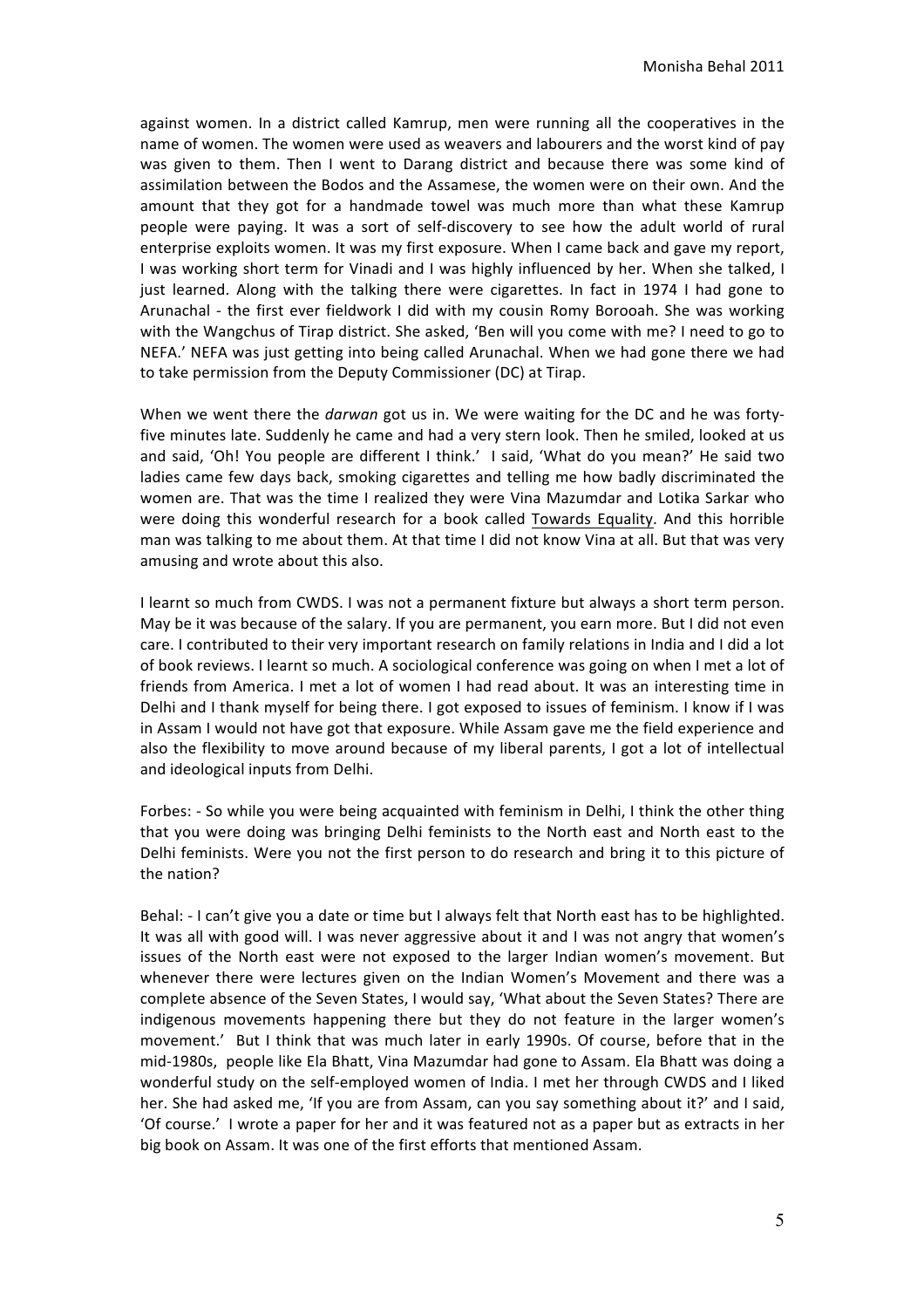When they came to Assam, they realized that women are quite very mobile. We are still a patriarchal society but as far as discrimination is concerned it was not found so overtly like it was found in Bihar. We did not have purdah system, did not have a religion that is so strict and caste-ridden.

Forbes: - When did you first begin to do research outside Assam?

Behal: - My first research was in NEFA, although I was there for a few weeks in 1974. It was the first exposure to fieldwork. In 1978 I went to a place called Zero in Arunachal Pradesh for a few days. I was reading and at the same time also visiting villages. I got used to traveling in buses and dropping off through a paddy field and going to villages. I started working in 1980s about Mahila Samitis of Assam, was researching. I do not remember whether I did it for Vina Mazumdar or on my own because I wrote an independent paper on it. I think it was my own enquiry into why were there 5000 rural Mahila Samitis in Assam, how do they function? I learnt a lot through those travels and I became a great traveler. Lot of people got to know me. I was also young. People told me, 'You are always cycling around, asking questions. When are you going to do something about us?' I realized that you do all these kinds of research and write about these things, but if I want to bring change I must work with them. I left CWDS and joined the Tezpur Women's Organization, from where I was doing my nursery. I learnt a lot from CWDS and I wrote a proposal to an organization called Oxfam America. I was able to get some money for Tezpur Mahila Samiti and they got a shock of their life because they had never handled money of this kind before, two lakhs and ninety thousand rupees. There was a huge celebration. All these years when they would talk about money in their Annual meetings, it would be around 700 rupees a year for purchase of carbon copies to make 30 copies of so and so primary Mahila Samiti and for post. I remember when Ela Bhatt and people came; they spent a little more than that because they had to feed the gang. All these things made me get the money and I started working on the field. That was a very satisfying experience.

In the meantime I also got married to Rana. But I must say I did not find any difference between my single and married life. Both of us worked independently. If I had told him I have to leave for three months to Assam, he would just say go and sometimes would join me. It was a very wonderful life that way of course. Children were born in 1979 and the other one was born in1984. Rana looked after them and there was also a young person called Renu who looked after my children. It was because of them that I was able to excel in my fieldwork and discover many things which I was able to absorb and work on. Parallely, many things happened. Because I was young I was running to the Home Ministry of Assam to get FCRA for Tezpur Mahila Samiti. I was running pillar to post for proposals, to meet more women in the villages. I was doing so many things that now when I look back, I feel guilty of not being with my children.

Forbes: - Rana also did his Ph. D research from Assam, didn't he? He also visited rural areas. Could you talk about it?

Behal: - Yes, well we got married in 1977 and we had this great plan that we both are going to work. We were young  $-1$  was 25, he was  $27 -$  and we will do it. He brought his motorcycle to Guwahati station and we got married. We just got rid of our marriage finery and were back in our jeans. The two of us traveled all over Assam. I did a bit of my fieldwork and he went to a place called Tocklai and he did research on tea. He was working on labour and it was a very wonderful experience because we were very young and we went to every home,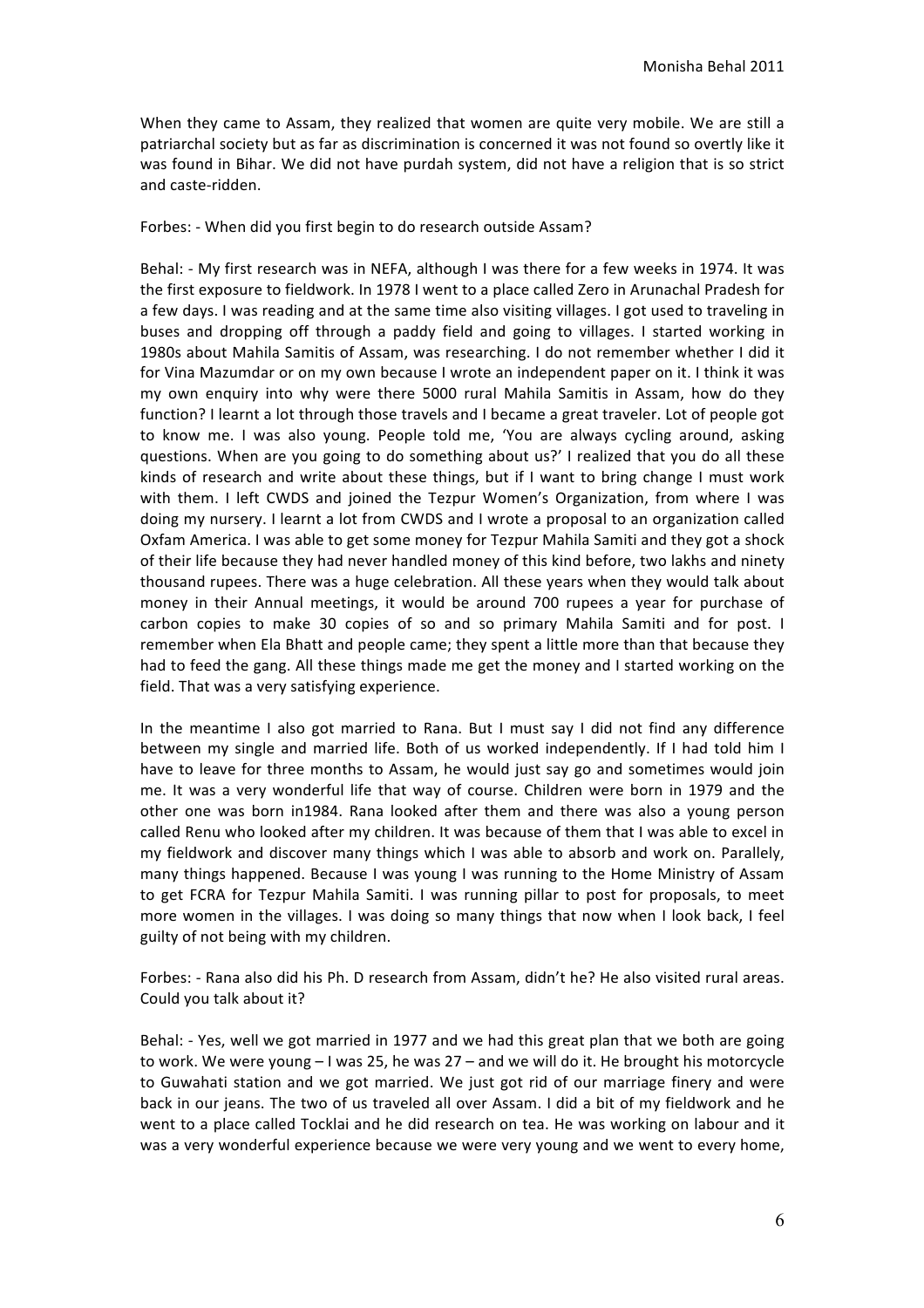discovered new things. We went to relatives and everyone also welcomed us as we were newly married.

Forbes: - You both shared this interest in the history and culture of Assam.

Behal: - I helped him a lot also in Tocklai because at that time there were no photocopy machines. So he gave me a lot of stuff to copy. That's the only time I helped him. Otherwise he has always been very independent and he has always left me alone to do my work also.

Forbes: - Now when did you first begin your work in Nagaland because that involved a new kind of travel and a new state?

Behal: - I did it for the sake of experience and also to get some more money because I was not working at all. I joined the Canadian CIDA as a Gender Equity Advisor for two years, from 1992 to 1994. I left the Canadian Embassy because I applied for a fellowship called the McArthur Fellowship. I was very lucky to be awarded that fellowship because I wanted to work in Nagaland. And how did I get into Nagaland? It was through the Canadian Embassy that I visited Nagaland because the Canadians at that time were going to partner the Nagaland government in a huge environmental program called the NEPED. I went to Nagaland as the gender advisor and I said to myself, this is the place where I have to do some work because you could see the potentials of women's mobility. This is a society where half the battle is won. Women don't suffer from purdah, they are working hard but I could see that they did not have that decision making power.

When this McArthur Fellowship came, I took a subject of studying the reproductive health status of the Naga women. It was a soft subject for the Nagas. The Fellowship was just for two years. I had a secret agenda that once I am able to mobilize these groups, they can become strong like the Assamese organizations. But I was wrong. They had already formed into organizations.

What I did was in 13 months I was able to cover all the seven districts of Nagaland at that time in 1995. I visited two villages of each district. Every time I visited these villages, I would first go to the church, show my face to everybody and say, 'I would like you people to decide if two women can come and work with me.' When the Village Council or women's groups would send the women with me, they would say, 'Oh! You were there yesterday in the church.' The acceptance was very high. I think I was also accepted because I spoke in a language called Nagamese. It's like Assamese you could say. That's how the story began. Every village that I went to what struck me most was the militancy that was taking place. This was in 1995-96.

#### Forbes: - How did you travel?

Behal: - I went by bus from a place called Dimapur into Nagaland and in the first two months I went by bus everywhere. Then I met some government people and I showed my interest that I can drive and handle a vehicle alone. 'I will pay for the diesel and I will pay for the upkeep of the car. You give me your vehicle.' Some government people gave me their vehicle and I am grateful to them. They lent it to me. Sometimes they would send their drivers who were very useless as half the time they were chewing paan and drinking. Sometimes I would give the vehicle back and stay for two weeks in a village. I spent a lot of time and I said to myself this is the last research I am going to do because I was already in my 40s. It was an exhilarating experience and conflict really beat me down. When you go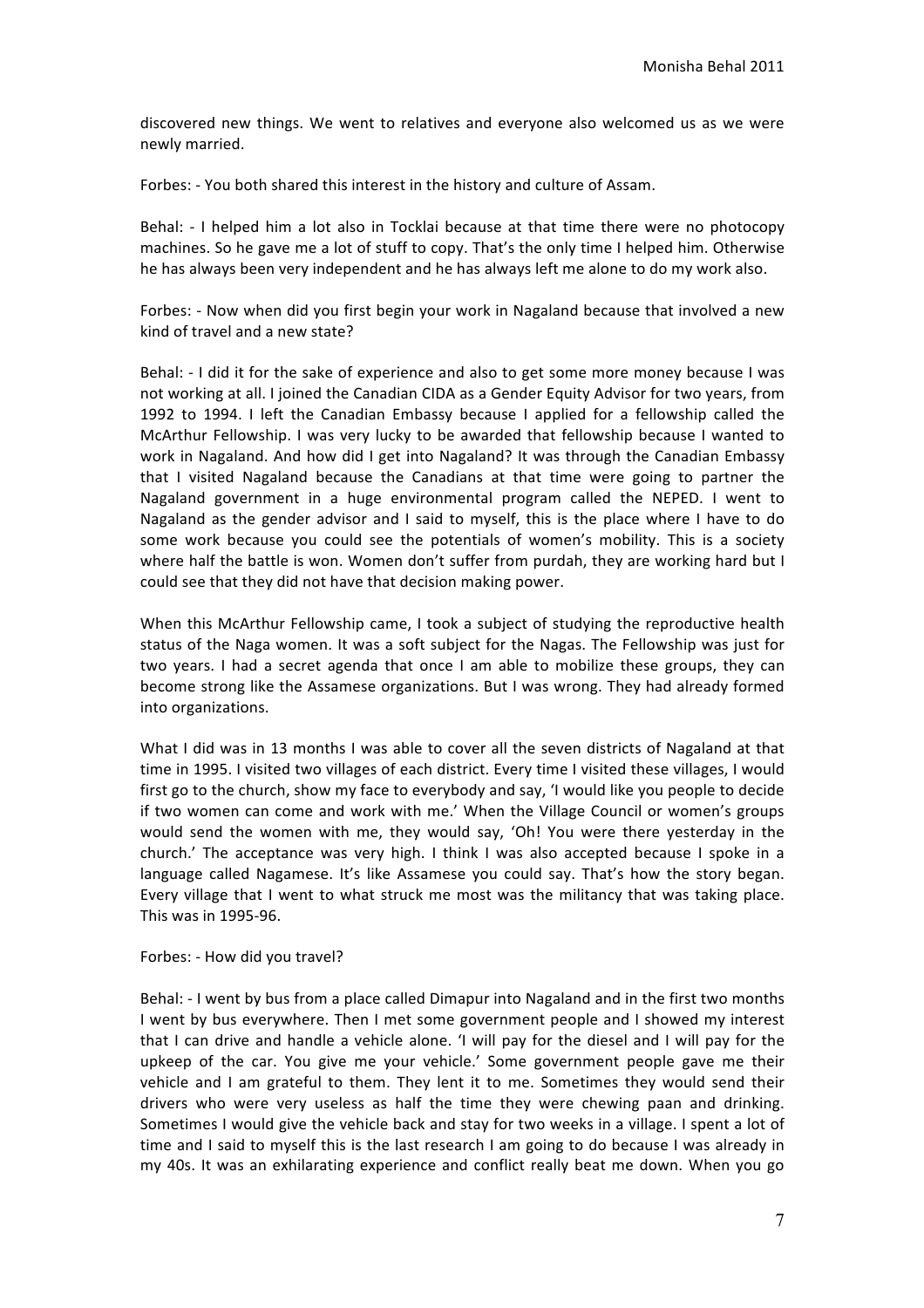from Kohima, you would see these army boys on top of trees with their guns pointing at you. There was an uncanny silence. There would hardly be anyone on the roads, just one or two men with his basket full of things. I said to myself what an unlucky, unfortunate state this is. The shops would close at  $2:30 - 3:00$  even before the sun sets. Any time there can be an outburst, a gun shot and you can get killed in the cross firing. I was very, very careful not to talk about this during my research because I knew that the moment I talked about it, any group from the militants would misinterpret me as a person who is trying to poke her nose in and on the government side; also they would think that I am trying to do some politics. But I started studying about the economic disparity that people have there. Fortunately, I got another year's extension of the Fellowship and that really consolidated my position with North East Network because it came up by us in 1995.

## Forbes: - So that's the formation of NEN?

Behal: - NEN has a different history because through the Tezpur Mahila Samiti we were able to get a lot of women for Beijing Conference. It was the first time ever that we sent so many women from North east. It was such an achievement for us.

## Forbes: - Who is the 'we' of NFN?

Behal: - Well I had talked to a friend called Dr. Roshmi Goswami. She is well known. By 1995 we founded this organization. She became the Director and I was the Working Chairperson. We had a set of elderly women who formed a governing body and one man called Achintya Baruah who is a friend a mine. I asked him to be a part of NEN. We need businessmen also to help us get us across to Nagaland, Mizoram. When NEN came up, Roshmi had a chance to go to Malaysia and get very well trained by IWRAW Asia Pacific on this whole issue of CEDAW. So the approach she came up with after having this training through NEN was on Human Rights for women whereas the approach that I took was on economic development of women thanks to Vina. The combination of our work was very healthy.

# Forbes: - What exactly did you do in the third year?

Behal:  $-1$  did two things. I was able to decide on the village that I would take up – Chizami in Phek district. The second thing was that from my McArthur friends, I invited one of the fellows, Abhijit Das. He joined me in Nagaland and did three trainings with the women. This was in 1997-98. At the same time we were able to bring out a centre in Nagaland called the Chizami Women's Health Centre and it was a first of its kind. We put it under the banner of NEN. I just could not keep working alone. McArthur also gave me some money to set up the office in Guwahati. We had three branches - Nagaland, Meghalaya and Assam.

Forbes: - Was the Chizami Women's Health Centre the first one or were there many health centers at that time?

Behal: - I don't know how to answer this question because within the church there were lots of women's units. There were also Women's Societies. One of their main objectives is to see that health is sustained in the sense that health care should be followed by people. They also fought alcoholism and strived for a good moral life. What they did was health camps. Having health camps mean serving the men and women for five hours a day and that's it. But telling them about their rights, to look after their reproductive health - all that was very different. There was also a pastor who looked after women's health. So I am not sure if we were one of the first to bring out a women's health centre.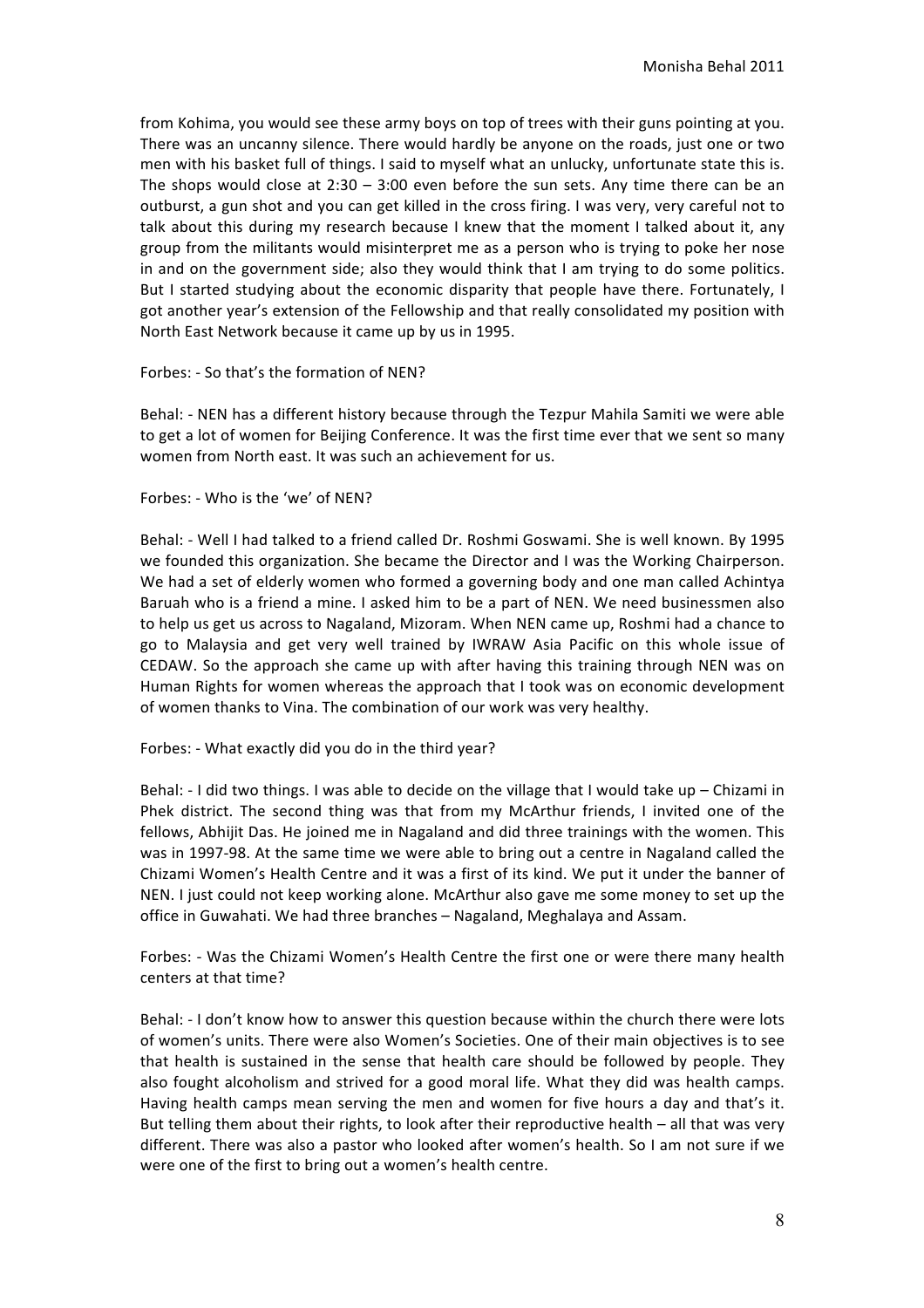Forbes: - How did you branch out from health issues to environmental issues, issues of violence against women, issues of women's rights, etc.?

Behal: - I think that's the problem with us. Many organizations focus on one issue and they are doing well with it. But we were so over enthusiastic that we branched out to many things. In all the branches, I must say we worked differently. I was convinced personally after traveling to so many places that you have to disengage young people from militancy. And to do that, you cannot only conduct sermons like the priests do in the church. You cannot give lectures about conflict resolution all the time. What we did was that we got engaged in environmental, performing arts, football issues. Two young resource people came to Chizami and gave their idea on football, Salsa, folklore, poetry, wildlife conservation, etc..... Naga people eat almost all animals. Some years have passed and I can confidently say that the people who got inputs from our young resource persons have developed a love for life, different approach to life and have started talking. It is very important to talk. If you are just being sermoned about and not into any kind of debate, it can be very regressive. I admire Nagaland for their community cohesiveness. These are lessons that rest of India has to learn. Let me give you two examples. Boys don't tease girls because they grow up together, work together. Secondly, in the month of June, when you sow crops, whether the man is an IAS officer or a driver, he has to leave his job for 15 days and help his family work on the field. In November they have to do the same for the harvest. Even militants have said that 'The village is the primary point of our life.' We used some of the traditional practices and mixed it with more modern and professional ways of learning. The combination has been very good. Now being a much older person, I don't engage in this all the time. I started it but these girls are working independently and I get informed about what is happening. It won't be fair to take all the credit.

Forbes: - When you were traveling, these were troubled times not only for Nagaland but also for Assam. I wonder if you could comment on your own safety issues. Did you ever feel that you were in danger either from the army or militants?

Behal: - It was so funny you know in Assam every time a bandh would be announced by the Bodos it would be for 1000 hours. If you had to go through the Bodo area I would refuse to go because they would stop you - finished. So don't look for trouble. In Assam if the army caught you, then I would speak in Hindi and say "I have brothers in the army." And so I would get friendly with them. If it was the Assamese police, I would say I am from the Tezpur Mahila Samiti. I would never say NEN because I worked in Tezpur Mahila Samiti as a project coordinator for three years. They would say, 'Ok baideo jabo pare.' (Ok sister, you can go). The army would ask, 'Apka bhai kaunse regiment me hai?' (Which Regiment does you brother belong to)? And in Nagaland I was confronted just twice by the undergrounds. It was a very polite conversation and I can't tell you how confident I was. I said this is the work I am doing. One of them asked me what my purpose is. I said the purpose is to enhance the status of women because they work very hard and must be recognized for it. This can only happen if you work with them and their voices are raised in the national platform. I am sure they must have found out about the work that I was doing and I also had a lot of community support because I was very transparent with the way I stayed there, the way I spent money. I never feared. Even now, Last year boys always stopping me on the road but you can make sense. May be also because I am a woman and much older that they don't behave so badly anymore.

Forbes: - At one point wasn't your daughter in danger?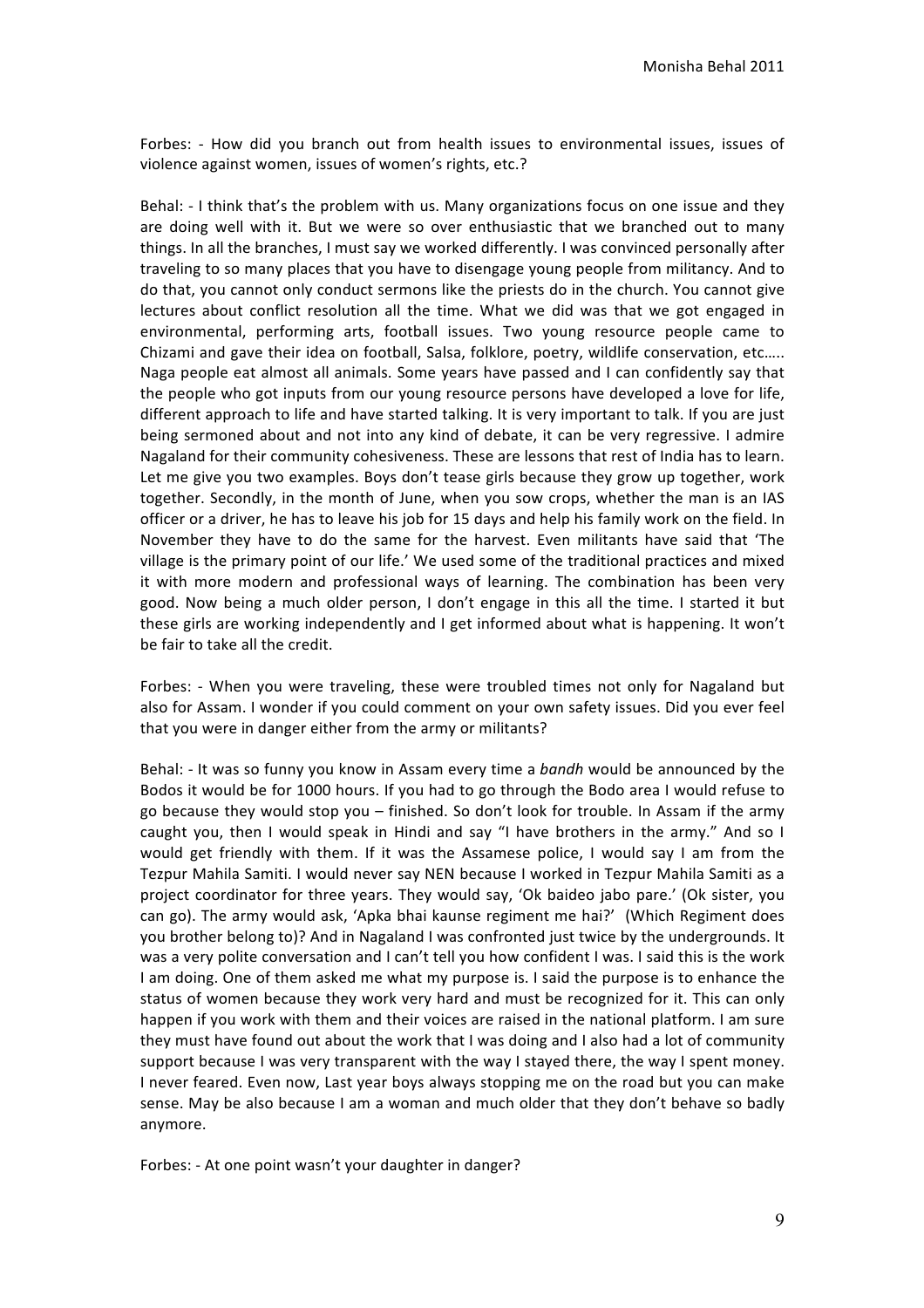Behal: - Yes but that was not militancy. There was only one instance when she was about 20 may be, about seven years back. She was in Guwahati. I had sent her to a shop to get something. The police was chasing some militants and they pulled her aside and told her not to be there at that moment. That was it. I have never experienced it but she did, without doing any developmental work (laughter) But it was nothing really.

Forbes: - I know that you work with a community centre that focuses on much more than health. Could you talk about how it came about, even the idea for it and how local people have played a role in its development?

Behal: - It started with the McArthur Fellowship and I had to keep a promise. If you are going to train these women, you have to give way to more opportunities and choices so that they can make their own decisions because they don't know what to do next. NEN was very much at the helm by the time McArthur finished. We were doing a project through Australians, Government of India. The CWDS had some Peasant Conference in 1995. We finally finished our projects and I went to the community with my young colleagues. I said to the community, 'We are finishing our projects' but I never saw it as a project. This has been a new learning for me.' We would like to get some land where we can have a centre for positive thinking, away from drugs, smoking, etc. And I really meant it – for performing arts, weaving handloom, etc. the community discussed there and then and said. 'We will let you know within a month.' By 2004 they were able to decide on a piece of land and a man called Lohe decided to give his fallow land to us. It was nothing but a precipice.

What I did was I got hold of a very young friend at that time, an architect who was 28 years old, and I told her, 'Vrinda we have this piece of land. Do you think we can do it?' She asked, 'What kind of land?' and I said, 'It's a precipice. You do what you have to.' She came in. I said, 'Whatever you do please involve these boys and girls so that they also learn.' In the meantime in the committee of the local people, one was a treasurer, one was an engineer and we had seven to eight people looking after the thing. We built this huge centre. The architect was Vrinda Makwana. When it came up, we were disturbed by 30 militants who came up and asked, 'Is this of the government of India?' These women got up and said, 'No it is being built by a woman and we are also owners of it.' These boys said, 'Fine .... we did not know that women could do such good work.' It came up like that and is called the NEN Resource Centre. We have involved a lot of young people with wildlife conservation, music and dance. The place is also used by church or youth groups because it's a large centre and they pay for it and stay. That's like an income for us because we always hire people to do cooking and cleaning when people come. A lot of discussion has taken place in the conference hall.

We are able to manage human rights, economic development, environmental issues I think because of the situation. A year before last year there was no rain in Chizami. As a result there was no rice and maize was being eaten by the Nagas. And at that time the Deccan Development Society had come to us to talk about millets as an alternative grain to rice. We studied about it and the women had gone to a place called Pastapur. They said, 'We have to do something.' They not only learnt about millets but also did a PRA diagram to study the cost effectiveness of a plant, the nutritional value, etc. I feel very proud because these are things which I never learnt but that these women were able to learn it even if they were not so literate - is a great thing. I really respect such organizations, not just DDS, who have such fantastic teaching methods so that even people who are not so educated can learn.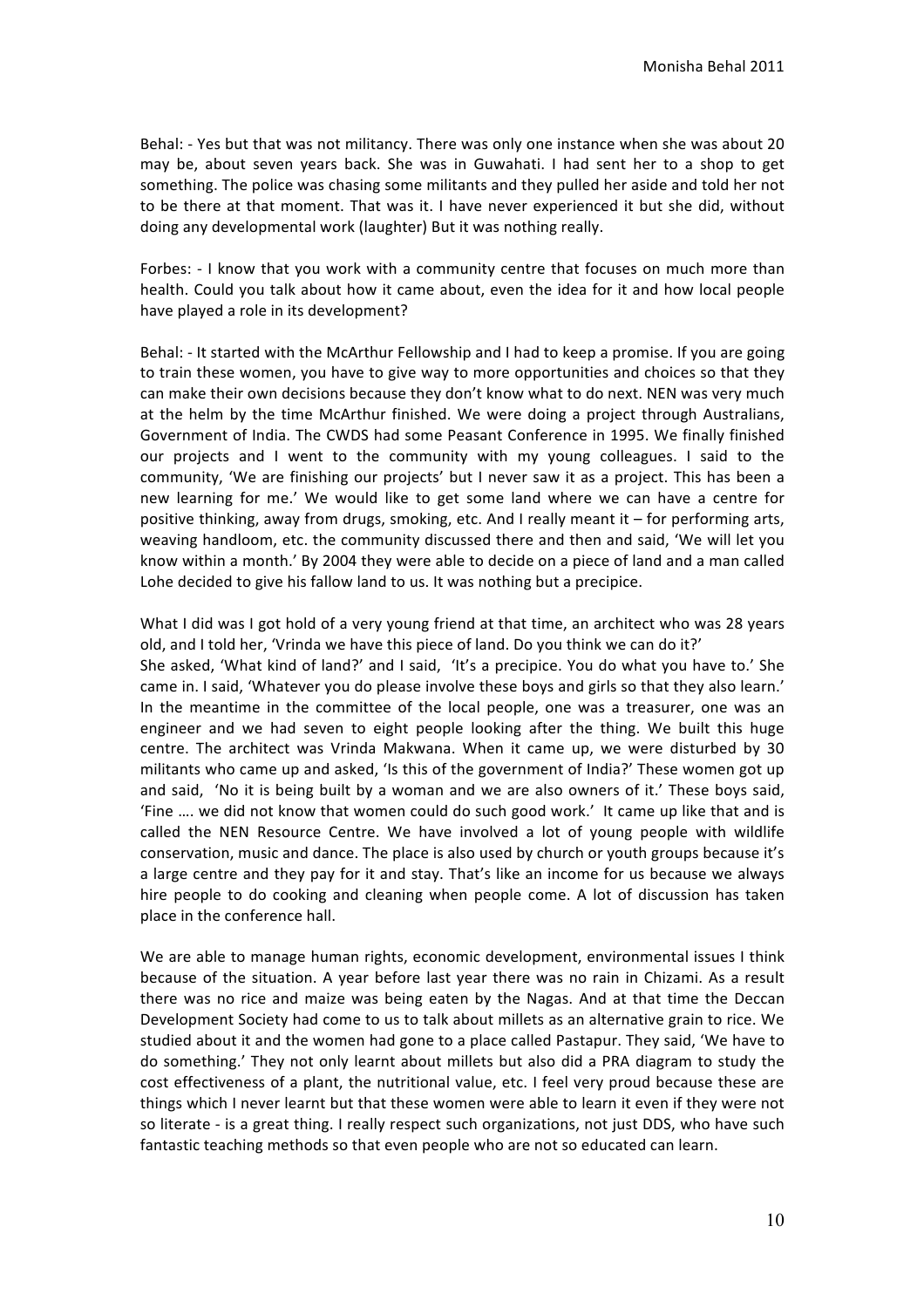Now we are going to start a millet resource centre so that we can also challenge the ecological imbalance that is taking place. We are overwhelmed with work but we are trying to fill up the gaps in the situation. Maybe we are not being so organized. My colleague Seno says. 'You know Ben, our whole vision of NEN is doing this and that but we do not even address it.' I say I don't care if it's in the vision. If people starve, you can address it as food security but you will also have to address it as a human right.

Forbes: - So you are suggesting that this interview ends before we go on and on. But what I wanted to ask you was whether there is one project that you are most proud of?

Behal: - I am really proud that we have been able to open our crisis centre in the middle of a government civil hospital in Shillong of Meghalaya. We have opened it because despite of being a matrilineal society, abuse of women is so high. A lot of women come to get treatment at night because they are being abused. We got influenced by Dilasa, an organization in the Bombay Municipal Hospital and they have trained our girls. We were able to set up the centre because of their support and is called lohlynti. We opened it day before yesterday only.

The other achievement is that we work with the police both in Assam and Meghalaya. It started with training the police in their training centre. At that time, Sanhita, a Kolkata organization helped us. We have brought out a handbook of phone numbers for women who are in distress. In a holistic way, I would look at Nagaland as an achievement because conceptually, practically we have been able to do a lot of work. It's very visible now. Thanks to Seno Tsuhah, who is the first person who wrote to me, 'I liked your training so much, I am a school teacher and I have given bits of your training to school children.' I was wondering what she was doing. A woman of imagination. And when I met her I said, 'Will you work with me?' and she did not say no because she is very polite. But she said, 'I will see.' I discovered her during my fellowship and I almost wooed her. It took me three years and by the end of it she said okay. After that there was no looking back. Seno is a determined, intelligent person and she was able to steer the projects of Nagaland in a wise way and always kept in touch with the Village Council, old people because that's where harmony can take place. No men should feel threatened about the kind of work we are doing. The approach was very good because I remember this horrible lesson. It was way back in 1988 when three boys attacked me when I was driving in Tezpur and I was called a Congressi. With a Punjabi surname Behal - I was thought to be working for Rajiv Gandhi. I was almost killed for that when I was working with the Bodo women in 1998, March 25.

I said to myself what did I do wrong and I looked up other organizations. I remember PRIA, Rajesh Tandon's organization. A lot of Assamese women were going there for training. It was written there  $-$  if you have to do fieldwork you better meet with the leader and be very transparent. That's what I did in Nagaland. I learnt from my mistakes. I am so happy that the young generation has taken over. NEN also has a new director. She is 3-4 years old as a director. I think we are well on our way and we should have a very beautiful balance between our practical work in the villages with the conceptual level.

# **CLIP II**

Forbes: - I want to ask you about your views on the women's movement in India.

Behal: - Talking from the North East perspective, I feel that women of the North East never really became familiar with the women's movement at all. I for one, because I worked in